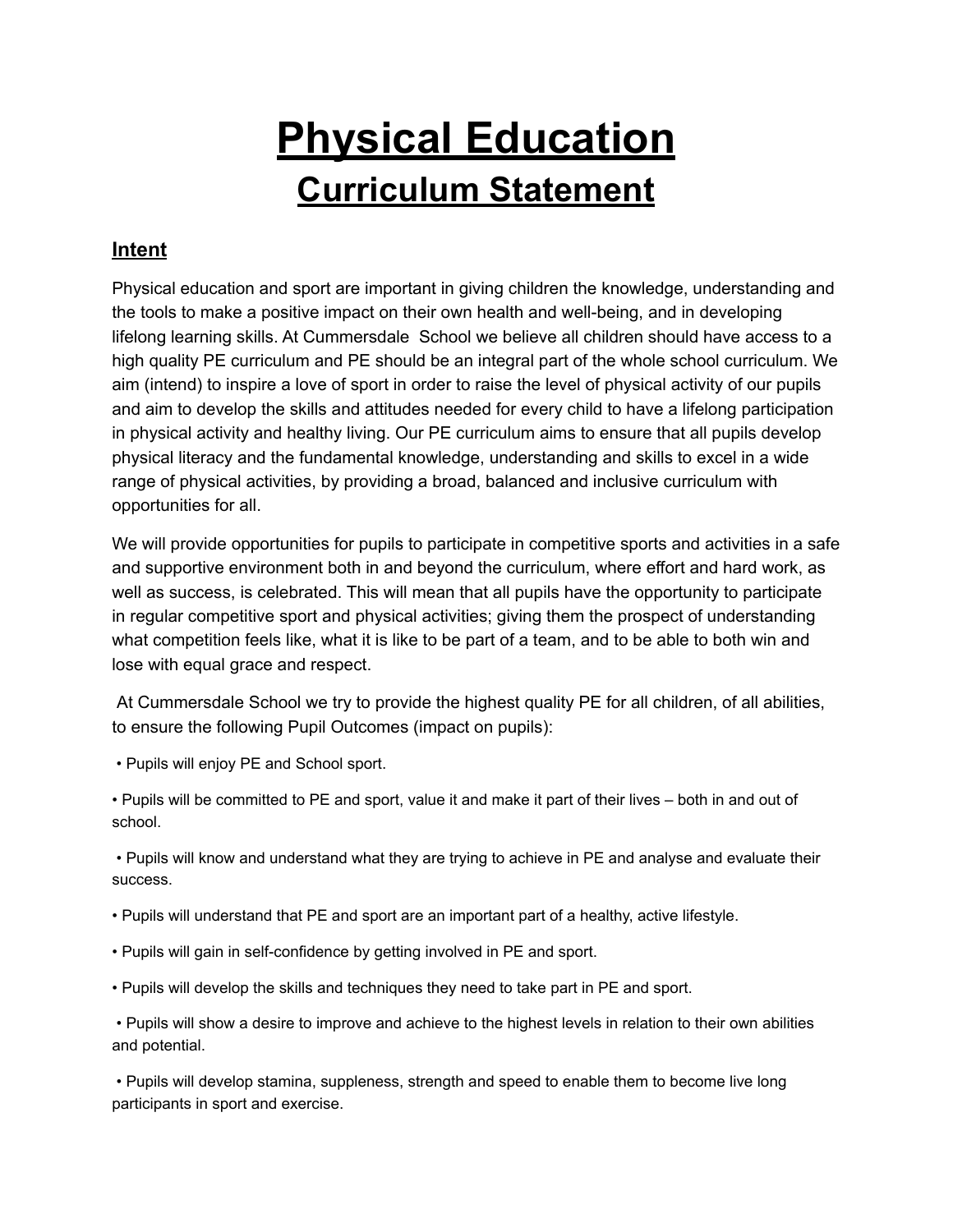#### **Implementation**

Our PE curriculum will contribute to promote healthy and active lifestyles; improve emotional well-being and develop key skills such as leadership, confidence and self-discipline. It will also contribute to the development of a range of important cognitive skills, such as decision making and analysis, and social skills such as teamwork and communication. We hope this will lead to a life-long passion of being physically active.

develop competence to excel in a broad range of physical activities are physically active for sustained periods of time engage in competitive sports and activities lead healthy, active lives.

**EYFS -** Physical Development: ELG - Within Moving and Handling children show good control and co-ordination in large and small movements. They move confidently in a range of ways, safely negotiating space. They handle equipment and tools effectively, including pencils for writing. Within Health and Self Care children show good control and co-ordination in large and small movements. They move confidently in a range of ways, safely negotiating space.

**Key Stage 1:** Pupils develop fundamental movement skills, become increasingly competent and confident and access a broad range of opportunities to extend their agility, balance and coordination, individually and with others. They are able to engage in competitive (both against self and against others) and co-operative physical activities, in a range of increasingly challenging situations. Pupils are taught to: master basic movements including running, jumping, throwing and catching, as well as developing balance, agility and co-ordination, and begin to apply these in a range of activities, participate in team games, developing simple tactics for attacking and defending, perform dances using simple movement patterns.

**Key Stage 2:** Pupils continue to apply and develop a broader range of skills, learning how to use them in different ways and to link them to make actions and sequences of movement. They should enjoy communicating, collaborating and competing with each other. They should develop an understanding of how to improve in different physical activities and sports and learn how to evaluate and recognise their own success. Pupils should be taught to: use running, jumping, throwing and catching in isolation and in combination play competitive games, modified where appropriate (for example, badminton, basketball, cricket, football, hockey, netball, rounders and tennis), and apply basic principles suitable for attacking and defending, develop flexibility, strength, technique, control and balance (for example, through athletics and gymnastics) perform dances using a range of movement patterns take part in outdoor and adventurous activity challenges both individually and within a team compare their performances with previous ones and demonstrate improvement to achieve their personal best. Children also get the opportunity to swim competently, confidently and proficiently over a distance of at least 25 metres.

Where possible we draw on external expertise to further enhance our curriculum. This has included using a badminton coach and using Enjoy-a-Ball for balance and co-ordination skills,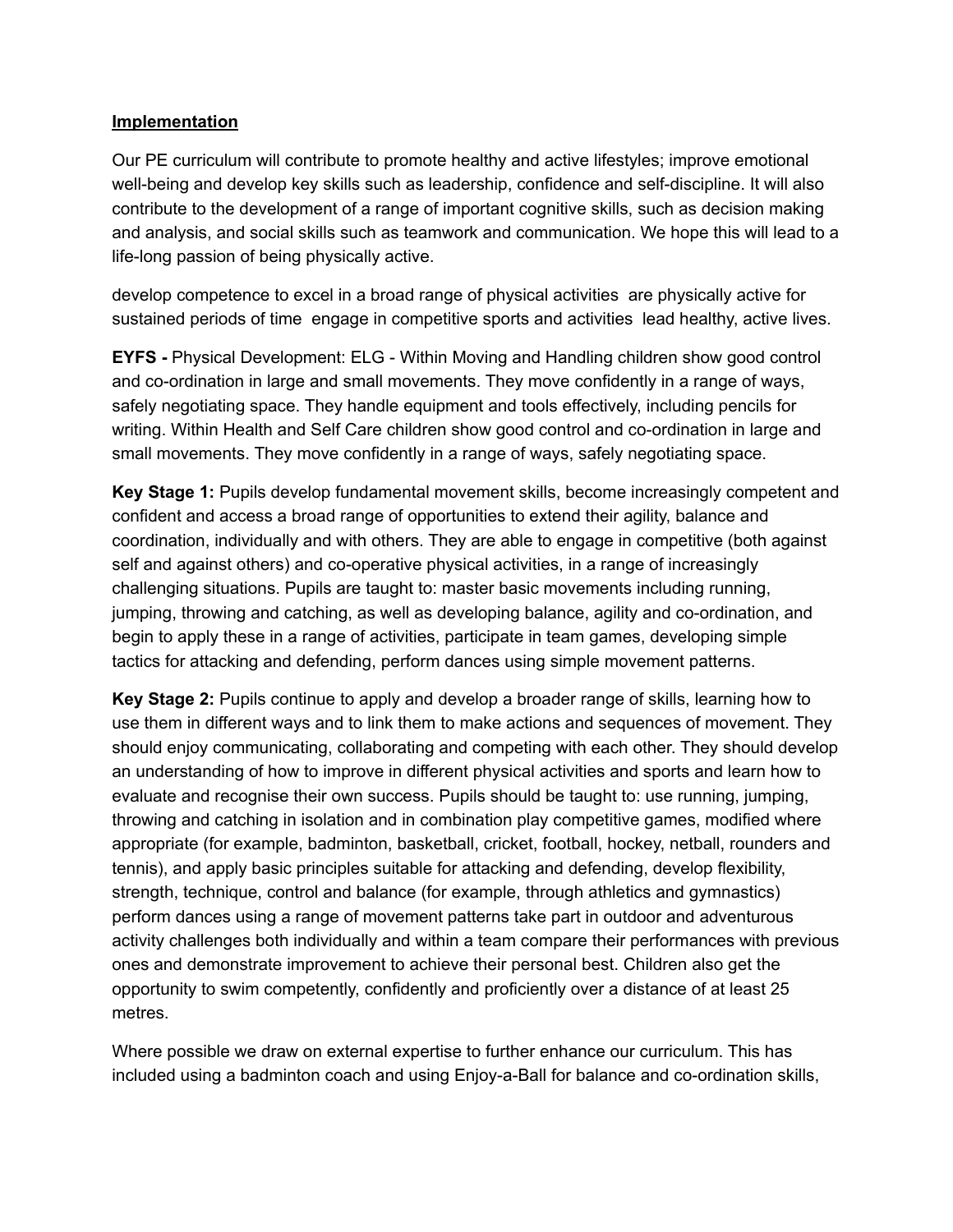but also taking children to Carlisle Gym Club for gymnastics, Carlisle Squash Club for squash, Chatsworth Tennis Club for tennis and Eden Rock Climbing Centre for bouldering.

We understand that competition is often linked to PE/Sport so enable all pupils to take part in whole school events such as House Cross-Country and Sports Day. We then have inter House events which allow those who want to take part, the opportunity to play competitively. As a school we compete well against other schools of a similar size and our children enjoy the challenge. We hold a sports week each year, train sports leaders in Y5 and attend the ACE Dance Festival. We believe these experiences are just some of the memories which we try to provide for our pupils.

The school realises the importance of getting pupils to see sport being played well by professionals and pupils have been fortunate in recent years to visit Carlisle United and an England T20 match at Durham C.C. The school has also been visited by an Olympic Gymnast, an International Wheelchair Basketballer, and a contemporary Indian Dancer.

PE features regularly in our after school programme with clubs having been run for netball, football, cricket, gymnastics, yoga, rounders and athletics as well as the more unusual sports of orienteering and geocaching.

The school residential allows children to gain new experiences with activities such as canoeing, abseiling and archery. Children in Y5/6 take part in Bikeability Training every other year and each class takes part in a school walk eah summer allowing children to experience the wonderful countryside which is on our doorstep.

The school is well resourced for PE with the Multi Use Games Area which was resurfaced in 2019 enabling sports to be played all year round. A good range of quality equipment has been accumulated and is stored in the PE Container.

There is a genuine interest in PE amongst the staff and members of staff have received training and have coaching qualifications to quite a high standard.

Children with additional needs are included in whole class lessons and teachers support as necessary. Activities are adapted where necessary to allow them to access the same work as their peers. This adaptation could be via additional teacher or teaching assistant support.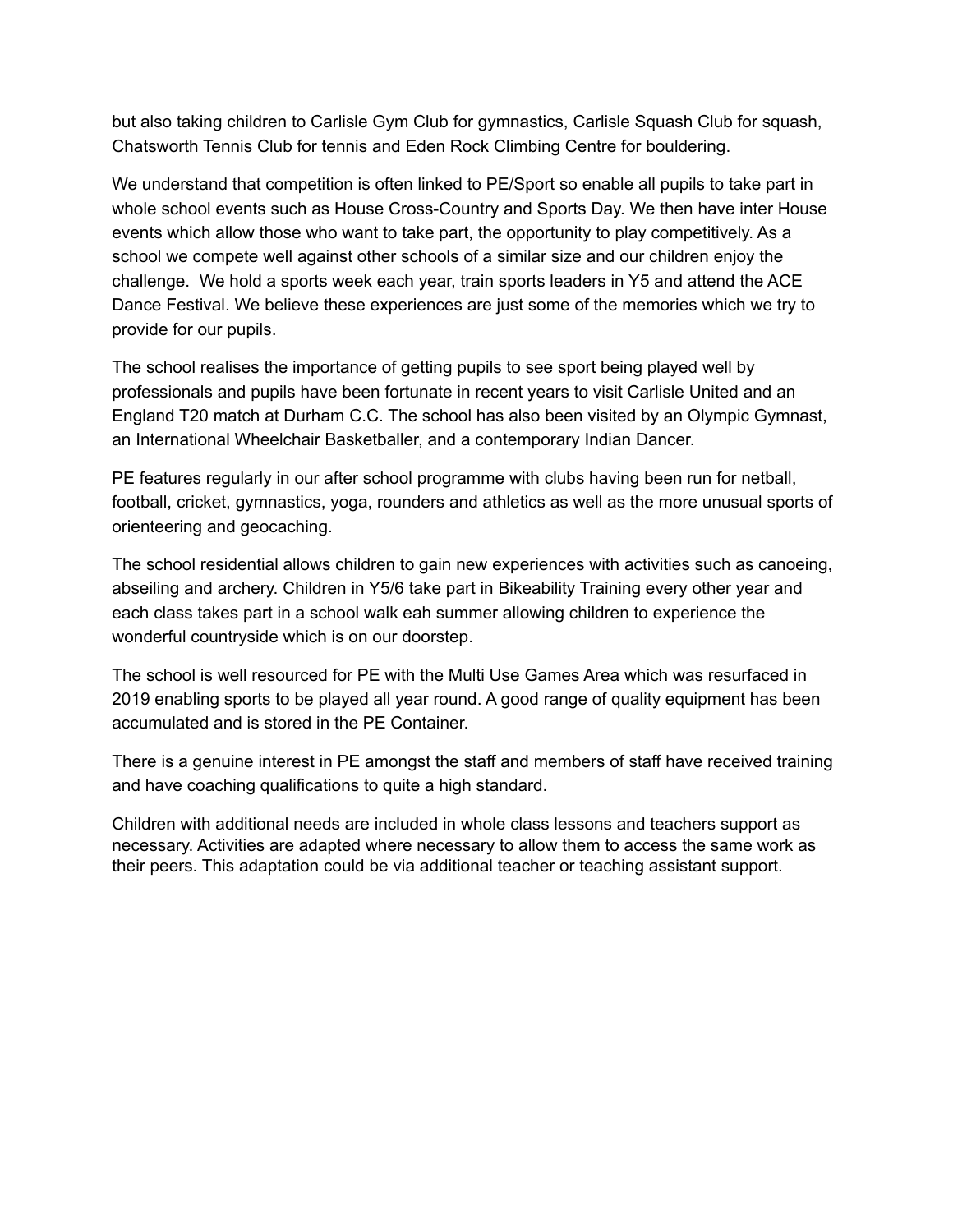### **Impact**

Ongoing assessments take place throughout the year using the Scholarpack M.I.S. Teachers use this information to inform future lessons ensuring children are supported and challenged appropriately. This informal assessment also involves feedback from pupils on their achievements and progress via pupil interviews.

Pupils in the Early Years are assessed within Moving and Handling and this progress is tracked termly using the Scholar Pack system. Age related expectation levels are reported to parents at the end of the Reception year.

Perhaps the best way of measuring the impact is seeing the achievements of the children in the school. In recent years we have been Carlisle Small Schools Champions at Cricket, Tennis, Gymnastics and Football, going on to represent Cumbria in the latter.

PE is the most popular subject for many children and it is taught well throughout the school. The children enjoy taking part in all aspects of PE whether this be in school or competitive sport in a wider context.

The PE Subject Leader monitors the progress of pupils' by observing the work taking place. Through the monitoring of the evidence and discussion with pupils and staff, any gaps in learning can be identified.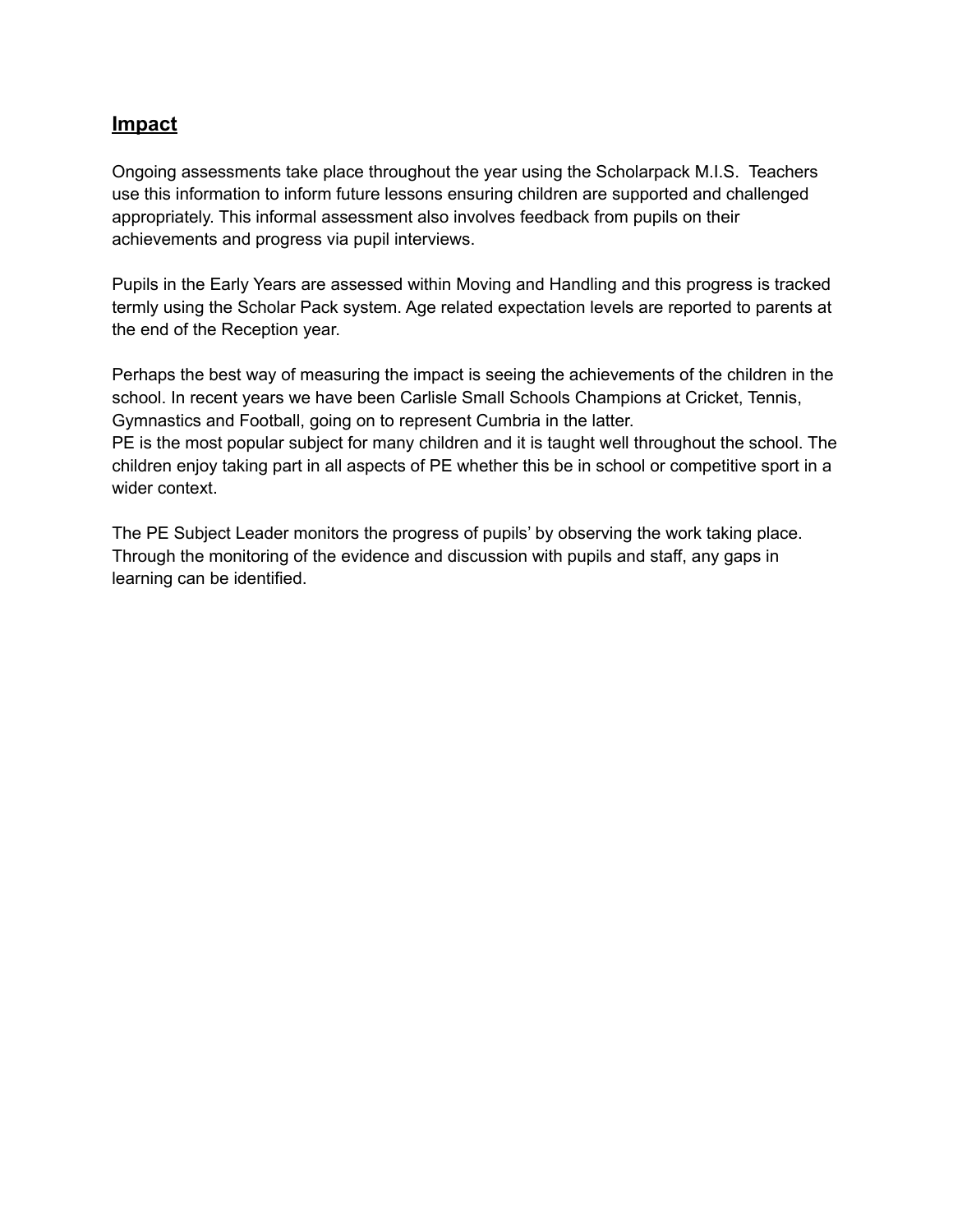# **Curriculum Map**

| <b>Cycle A</b> | Autumn                                                                                                                                                                                                                                                                                                                                                                                                                                                                                                                                                                                                                                                                                                                                                                                                                                                                                                                                                                                                                                                         | <b>Spring</b>                                                                                                                                                                                                                                                                                                                                                                                                                                                                                                                                                                                                                                                                                                                                                                                                                           | <b>Summer</b>                                                                                                                                                                                                                                                                                                                                                                                                                                                                                                                                                                                                                                                                                                                                                                                                                                                                                                                                                                                                                                                                                                                                                                                                               |
|----------------|----------------------------------------------------------------------------------------------------------------------------------------------------------------------------------------------------------------------------------------------------------------------------------------------------------------------------------------------------------------------------------------------------------------------------------------------------------------------------------------------------------------------------------------------------------------------------------------------------------------------------------------------------------------------------------------------------------------------------------------------------------------------------------------------------------------------------------------------------------------------------------------------------------------------------------------------------------------------------------------------------------------------------------------------------------------|-----------------------------------------------------------------------------------------------------------------------------------------------------------------------------------------------------------------------------------------------------------------------------------------------------------------------------------------------------------------------------------------------------------------------------------------------------------------------------------------------------------------------------------------------------------------------------------------------------------------------------------------------------------------------------------------------------------------------------------------------------------------------------------------------------------------------------------------|-----------------------------------------------------------------------------------------------------------------------------------------------------------------------------------------------------------------------------------------------------------------------------------------------------------------------------------------------------------------------------------------------------------------------------------------------------------------------------------------------------------------------------------------------------------------------------------------------------------------------------------------------------------------------------------------------------------------------------------------------------------------------------------------------------------------------------------------------------------------------------------------------------------------------------------------------------------------------------------------------------------------------------------------------------------------------------------------------------------------------------------------------------------------------------------------------------------------------------|
| Reception      | Multi-skills: Balance, Different ways of moving,<br>Negotiate space, Travelling with confidence, Refining<br>fundamental skills.<br>Games: Ball skills: throwing, catching, kicking, Using<br>different sized balls, Follow the rules of a game                                                                                                                                                                                                                                                                                                                                                                                                                                                                                                                                                                                                                                                                                                                                                                                                                | Dance: Move energetically, Copy basic actions, Move to<br>music, Negotiate space, I can perform teacher led warm<br>ups.<br>Gymnastics: Balance, Core muscle strength, Jumping<br>and landing, Awareness of space.                                                                                                                                                                                                                                                                                                                                                                                                                                                                                                                                                                                                                      | Games: Ball skills: throwing, catching, kicking, Using<br>different sized balls, Follow the rules of a game<br>Athletics: races, throwing and jumping - Sports Day                                                                                                                                                                                                                                                                                                                                                                                                                                                                                                                                                                                                                                                                                                                                                                                                                                                                                                                                                                                                                                                          |
| Year 1 and 2   | <b>Dance:</b> Copy, repeat and explores basic movements,<br>remember moves and steps, move to music<br>Evaluation: Comment on their own and others<br>performances, how to improve and use correct vocabulary.<br>Gymnastics: Copy and explore movement, perform different<br>body shapes and at different levels and speeds, jumps,<br>balances and linking movements                                                                                                                                                                                                                                                                                                                                                                                                                                                                                                                                                                                                                                                                                         | Dance: Vary levels, size and speed, change direction, use<br>space, use dance vocabulary. Put a sequence together and<br>improvise<br>Gymnastics: Explore and create pathways, use equipment to<br>create a sequence, Link movements to create a sequence.<br>Rolls, vault, ways of travelling.<br>Multiskills: Travel by running and jumping, perform a range of<br>throws, receive a ball, hitting and striking to develop<br>hand-eye coordination.                                                                                                                                                                                                                                                                                                                                                                                  | Games: Send a ball in a range of ways, travel with a ball, apply<br>skills to game situations, develop own games with peers,<br>understand the importance of rules, develop tactics and develop<br>attacking and defending skills.<br>Athletics: Running at different speeds and directions, jump from<br>standing, throw showing control (javelin), complete obstacle<br>courses.<br>Healthy lifestyles: Effect and importance of exercise on the body,                                                                                                                                                                                                                                                                                                                                                                                                                                                                                                                                                                                                                                                                                                                                                                    |
| Year 3 and 4   | Circuit training: to travel in different ways, change direction<br>while travelling, change speed while travelling, hold a<br>balance with control, with support and encouragement,<br>begin to coordinate different body parts, practise exercises<br>and look for improvement over time.<br><b>Gymnastics - shape:</b> show some control and coordination<br>when making simple static shapes/positions, make basic<br>shapes/positions in the air when taking off from low-level<br>apparatus, create short and simple sequences and<br>remember these actions with some accuracy and<br>consistency, perform safely, using the apparatus with some<br>confidence, know what symmetry means and make<br>symmetrical shapes, begin to analyse the work of others.<br>Invasion games - Hockey: pass, receive and travel with the<br>ball with some control and accuracy, know how to win the<br>ball back by tackling and intercepting, begin to use and<br>create space to pass and receive the ball, identify some<br>areas that could be improved in games | Dance Romans: follow instructions to perform actions,<br>perform actions to communicate ideas, put actions together<br>to tell a story, perform a number of movement phrases in a<br>longer dance, perform a number of movement phrases in<br>unison and canon within a group, show awareness of control<br>when performing, evaluate movement phrases ready for<br>performance.<br><b>Orienteering:</b> follow the directions given to them, with<br>support, with support, can give directions using appropriate<br>terminology, understand the concept of a map and use a key<br>and symbols on a simple map, with support if necessary,<br>orientate a map, with support if necessary, know the meaning<br>of some common map symbols, understand what<br>orienteering involves and know some of the basic<br>orienteering symbols. | Cricket : to move and position themselves into a ball's pathway<br>when attempting to make a catch, understand the importance of<br>keeping sight of the ball at all times, throw a ball overarm using a<br>learnt technique, think about body positioning when throwing a<br>ball at a target, stop a ball rolling towards them at times, stand<br>correctly as a batsman, using some elements of the cricket bat<br>grip to hold a bat, strike a ball, sometimes going in their chosen<br>direction, attempt to bowl overarm, with a straight arm and the<br>correct grip, take part in a Kwik Cricket game<br>Athletics: practise existing basic running, throwing and jumping<br>skills, demonstrate some control and coordination when running<br>and performing a jump or throw, begin to combine running with<br>jumping over hurdles, perform the standing long jump with some<br>control, perform the underarm, overarm and push throws with<br>some control, accuracy and success, compete against self and<br>others and demonstrate some improvements to achieve their<br>personal best, identify aspects of how a skill or technique has<br>been performed and begin to suggest ways to improve<br>performance |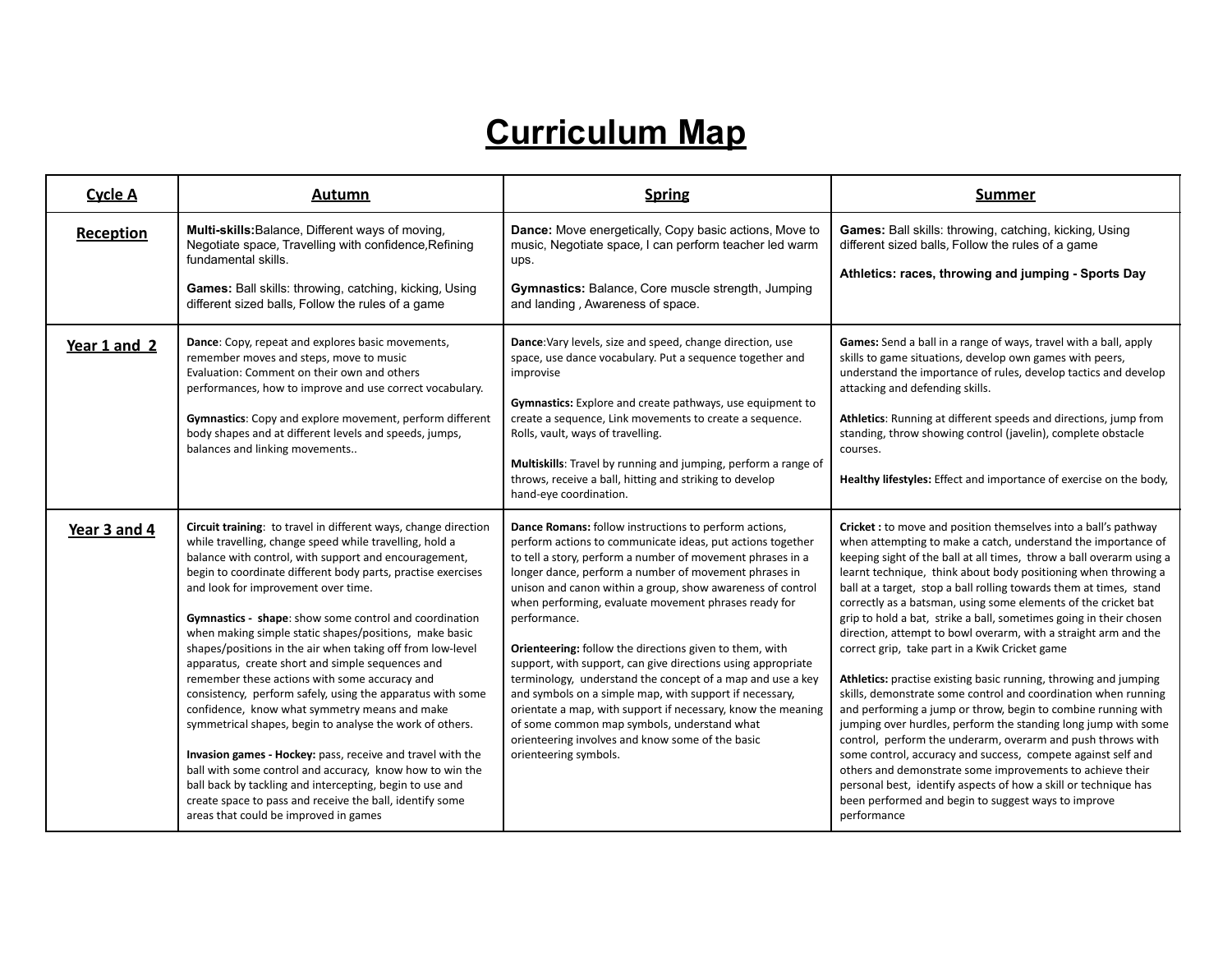| Year 5 and 6 | <b>Invasion Games: Netball</b> - position and movement, creating<br>scoring opportunities<br>Gymnastics: Developing a more advanced level of strength,<br>stability and flexibility through various bodyweight activities<br>- Include in a sequence set pieces, choosing the most | <b>Dance:</b> Greeks Perform dances using a range of movement<br>patterns<br>Gymnastics: develop flexibility, strength, technique, control<br>and balance | Striking and Fielding- Cricket - Bowling overarm with correct<br>technique<br>- Batting for accuracy (shot selection and placement)<br>- Batting for power (distance)<br>- Increasing number of outs achieved as a fielding team |
|--------------|------------------------------------------------------------------------------------------------------------------------------------------------------------------------------------------------------------------------------------------------------------------------------------|-----------------------------------------------------------------------------------------------------------------------------------------------------------|----------------------------------------------------------------------------------------------------------------------------------------------------------------------------------------------------------------------------------|
|              | appropriate linking elements.                                                                                                                                                                                                                                                      |                                                                                                                                                           | OAA- take part in outdoor and adventurous activity challenges<br>both individually and within a team                                                                                                                             |

| Cycle B      | Autumn                                                                                                                                                                                                                                                                                                                                                                                                                                                                                                                                                                                                                                                        | <b>Spring</b>                                                                                                                                                                                                                                                                                                                                                                                                                                                                                                                                                                                                                                                                 | <u>Summer</u>                                                                                                                                                                                                                                                                                                                                                                                                                                                                                                                                                                                                                                                                                  |
|--------------|---------------------------------------------------------------------------------------------------------------------------------------------------------------------------------------------------------------------------------------------------------------------------------------------------------------------------------------------------------------------------------------------------------------------------------------------------------------------------------------------------------------------------------------------------------------------------------------------------------------------------------------------------------------|-------------------------------------------------------------------------------------------------------------------------------------------------------------------------------------------------------------------------------------------------------------------------------------------------------------------------------------------------------------------------------------------------------------------------------------------------------------------------------------------------------------------------------------------------------------------------------------------------------------------------------------------------------------------------------|------------------------------------------------------------------------------------------------------------------------------------------------------------------------------------------------------------------------------------------------------------------------------------------------------------------------------------------------------------------------------------------------------------------------------------------------------------------------------------------------------------------------------------------------------------------------------------------------------------------------------------------------------------------------------------------------|
| Reception    | Multi-skills: Balance, Different ways of moving,<br>Negotiate space, Travelling with confidence, Refining<br>fundamental skills.<br>Games: Ball skills: throwing, catching, kicking, Using<br>different sized balls, Follow the rules of a game                                                                                                                                                                                                                                                                                                                                                                                                               | Dance: Move energetically, Copy basic actions, Move to<br>music, Negotiate space, I can perform teacher led warm<br>ups.<br>Gymnastics: Balance, Core muscle strength, Jumping<br>and landing, Awareness of space.                                                                                                                                                                                                                                                                                                                                                                                                                                                            | Games: Ball skills: throwing, catching, kicking, Using<br>different sized balls, Follow the rules of a game<br>Athletics: races, throwing and jumping - Sports Day                                                                                                                                                                                                                                                                                                                                                                                                                                                                                                                             |
| Year 1 and 2 | Gymnastics: Copy and explore movement, perform different<br>body shapes and at different levels, jumps, balances and<br>linking movements<br>Dance: Copy and explores basic movements, remember<br>moves and steps, move to music<br><b>Evaluation:</b> Comment on their own and others<br>performances, how to improve and use correct vocabulary.                                                                                                                                                                                                                                                                                                           | Dance: Vary levels, size and speed, change direction, use<br>space, use dance vocabulary. Put a sequence together and<br>improvise<br>Gymnastics : Explore and create pathways, use equipment to<br>create a sequence, Link movements to create a sequence.<br>Rolls, vault, ways of travelling.<br>Multiskills: Travel by running and jumping, perform a range of<br>throws, receive a ball, hitting and striking to develop<br>hand-eye coordination.                                                                                                                                                                                                                       | Games: Send a ball in a range of ways, apply skills to game<br>situations, develop their own games with peers, understand the<br>importance of rules, develop tactics and develop attacking and<br>defending skills.<br>Athletics: Running at different speeds, jump from standing, throw<br>showing control (javelin) Complete obstacle courses.<br>Healthy lifestyles: Effect and importance of exercise on the body,                                                                                                                                                                                                                                                                        |
| Year 3 and 4 | Circuit training: follow instructions and act on advice to<br>complete a set of exercises, identify the way they feel after<br>exercise, identify the core muscles and participate in<br>simplified exercises which use these muscles, with<br>discussion, set their own targets for improvement.<br>Gymnastics - Shape and Balance: hold a balance on three<br>and four-points of their body, say what is good about their<br>own and others' performances, work with a partner,<br>listening to and sharing ideas, show some control when<br>forming shapes, choose some linking actions and<br>movements to create a gymnastics partner routine, use their | Athletics: recognise and name some athletic events and<br>techniques, practise existing basic running, throwing and<br>jumping skills, show some control and coordination when<br>running and performing a jump or throw, combine and apply<br>new skills and techniques with some success when<br>participating in running, jumping and throwing activities and<br>games, recognise how a skill or technique has been<br>performed, but not necessarily how to improve performance.<br>Orienteering: follow the directions given to them, with<br>support, with support, can give directions using appropriate<br>terminology, understand the concept of a map and use a key | Basketball: use elements of the correct technique to pass the ball<br>over a range of distances/dribble and shoot, sometimes combine<br>dribbling and passing at a walking pace, know the rules for<br>pivoting and sometimes perform this skill, using the correct<br>footwork, use at least one technique while dribbling to protect<br>the ball from a defender to keep possession, adopt elements of<br>the defensive stance when marking, understand and sometimes<br>use attacking and defending skills and tactics to contribute<br>towards the success.<br>Rounders: hold and swing a rounders bat correctly in order to<br>connect with a bowled ball, bowl a rounders ball using the |